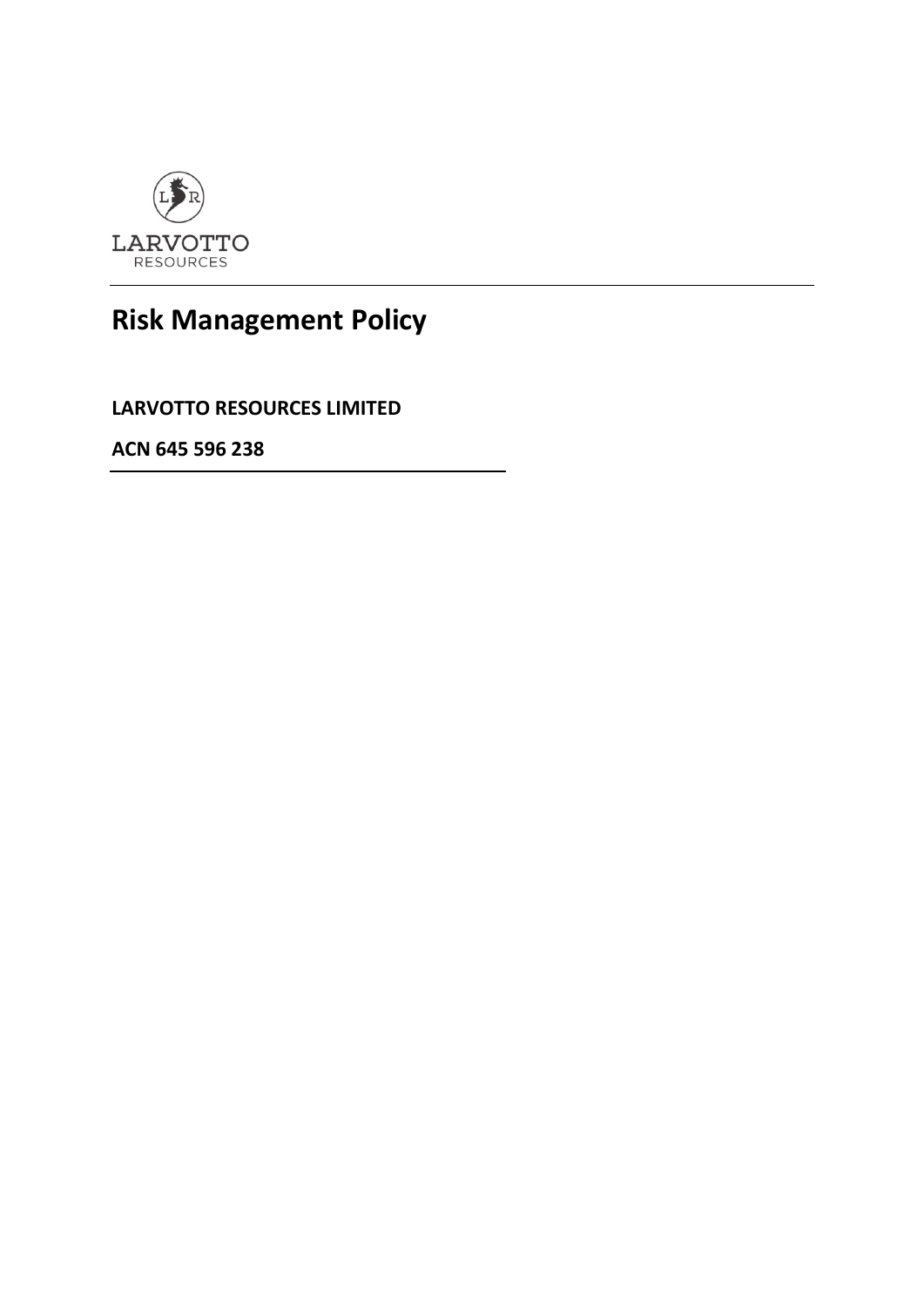## **1. Purpose**

The Board determines the Company's "risk profile" and is responsible for establishing, overseeing and approving the Company's risk management framework, strategy and policies, internal compliance and internal control. Among other things it will:

- a) oversee and periodically review the Company's risk management framework, systems, practices and procedures to ensure effective risk identification and management and compliance with the risk appetite set by the Board, internal guidelines and external requirements;
- b) assist management to determine whether it has any material exposure to environmental or social risks (as those terms are defined in the ASX Corporate Governance Council's *Corporate Governance Principles and Recommendations – 4th Edition (Recommendations*):
- (i) if it does, how it manages, or intends to manage, those risks; and
- (ii) if it does not, report the basis for that determination to the Board, and where appropriate benchmark the Company's environmental or social risk profile against its peers;
- c) consider whether the Company has a material exposure to climate change risk;
- d) assist management to determine the key risks to the businesses and prioritise work to manage those risks;
- e) assess whether the Company is required to publish an integrated report or a sustainability report (as those terms are defined in the Recommendations in accordance with a recognised international standard); and
- f) review reports by management on the efficiency and effectiveness of risk management and associated internal compliance and control procedures.

The Company's process of risk management and internal compliance and control includes:

- a) identifying and measuring risks that might impact upon the achievement of the Company's goals and objectives, and monitoring the environment for emerging factors and trends that affect these risks;
- b) formulating risk management strategies to manage identified risks, and designing and implementing appropriate risk management policies and internal controls; and
- c) monitoring the performance of, and improving the effectiveness of, risk management systems and internal compliance and controls, including regular assessment of the effectiveness of risk management and internal compliance and control.

To this end, comprehensive practises are in place that are directed towards achieving the following objectives:

- a) compliance with applicable laws and regulations;
- b) preparation of reliable published financial information;
- c) verifying the integrity of the Company's periodic reports which are not audited or reviewed by an external auditor, to satisfy the Board that each periodic report is materially accurate,